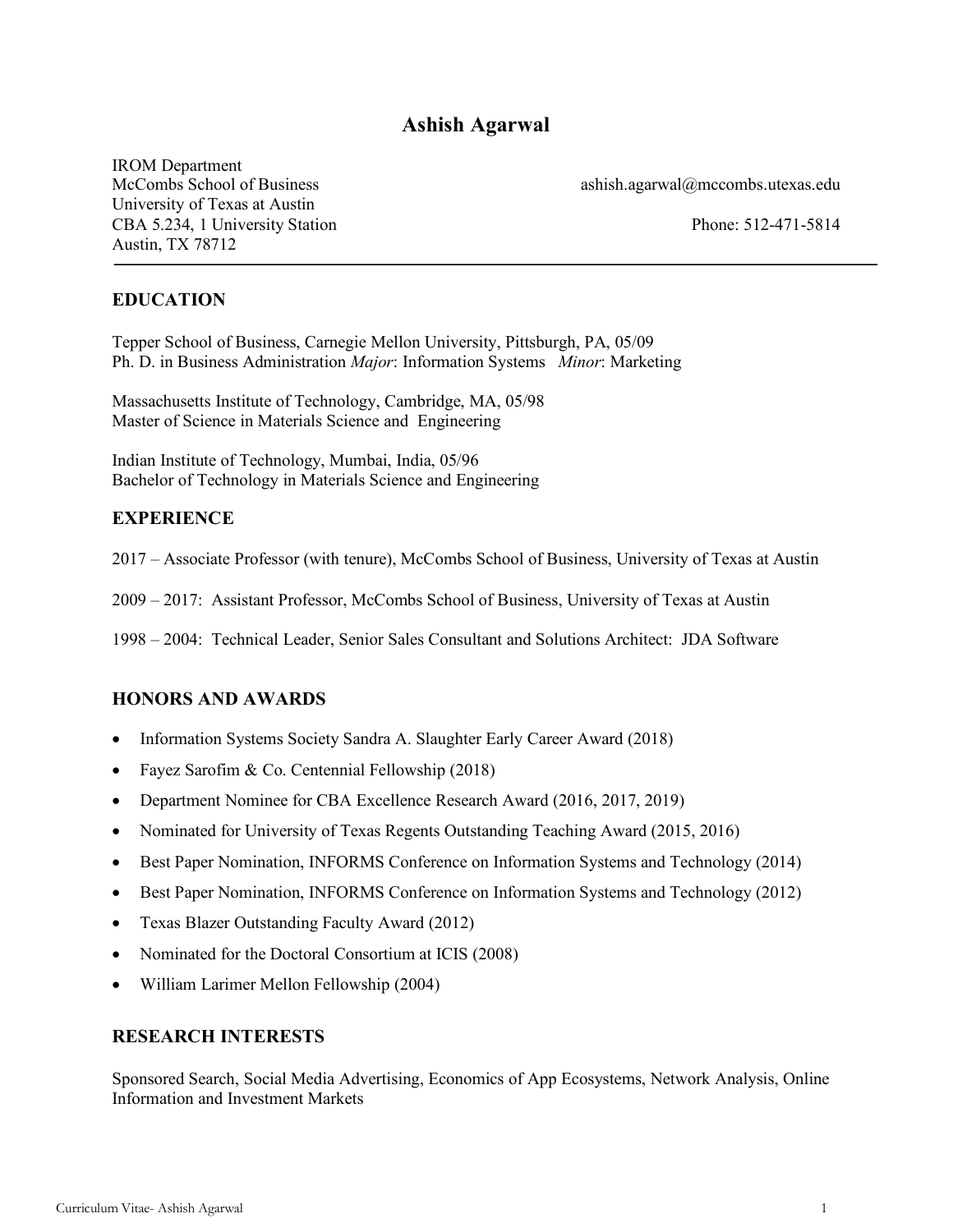## **PUBLICATIONS**

### **Journal Publications –Published/Accepted**

- Ashish Agarwal, Shannon Chen and Lillian Mills (2020), "Entity Structure and Taxes: An Analysis of Embedded Pass-Through Entities", conditionally accepted at *The Accounting Review.*
- Jing Peng, Ashish Agarwal, Kartik Hosanagar and Raghuram Iyengar (2018), "Network Overlap and The Sharing of Content on Social Media Platforms", *Journal of Marketing Research*, 55(4), 571-585.
- Zhuoxin Li and Ashish Agarwal (2017), "Platform Integration and Demand Spillovers in Complementary Markets: Evidence from Facebook's Integration of Instagram", *Management Science*, 63(10), 3438-3458.
- Ashish Agarwal, Alvin Leung, Prabhudev Konana and Alok Kumar (2017), "Network Analysis of Search Dynamics: The Case of Stock Habitats", *Management Science*, 63(8), 2667-2687.
- Ashish Agarwal, Alvin Leung, Prabhudev Konana Alok Kumar (2017), "Co-search Attention and Stock Return Predictability in Supply-Chains", *Information Systems Research*, 28(2), 265-288.
- Ashish Agarwal and Tridas Mukhopadhyay (2016), "Effect of Competing Ads on Click Performance in Sponsored Search", *Information Systems Research*, 28(3), 538-557.
- Ashish Agarwal, Kartik Hosanagar and Michael D. Smith (2015), "Sponsored Search: Do Organic Results help or hurt the Performance", *Information Systems Research*, 26(4), 695-713.
- Ashish Agarwal, Kartik Hosanagar, Michael D. Smith (2011), "Location, Location, Location: An Analysis of Profitability and Position in Online Advertising Markets," *Journal of Marketing Research*, 48, 1057-1073. (Included in MSI Journal Selections http://www.msi.org/articles/topmost-keywords-may-not-be-mostprofitable/)
- Ashish Agarwal and Amar Gupta (2009), "Self-Configuration and Administration of Wireless Grids," *International Journal of Grid and High Performance Computing*, 1(3), 37-51.
- Agarwal Ashish, Uday Pal (1999), "Influence of Pellet Composition and Structure on Carbothermic Reduction of Silica," *Metallurgical and Materials Transactions*, 30B (2), (1999), p.295.

## **Journal Papers under Review/Revision**

- Designing for Visibility: The Case of Mobile Apps, with Aditya Karanam and Anitesh Barua (2020)
- Co-Attention Based Networks, Information Diffusion and Stock Returns Predictability"*,* with Phoebe Shangguan, Alvin Leung, Xi Chen and Prabhudev Konana (2020)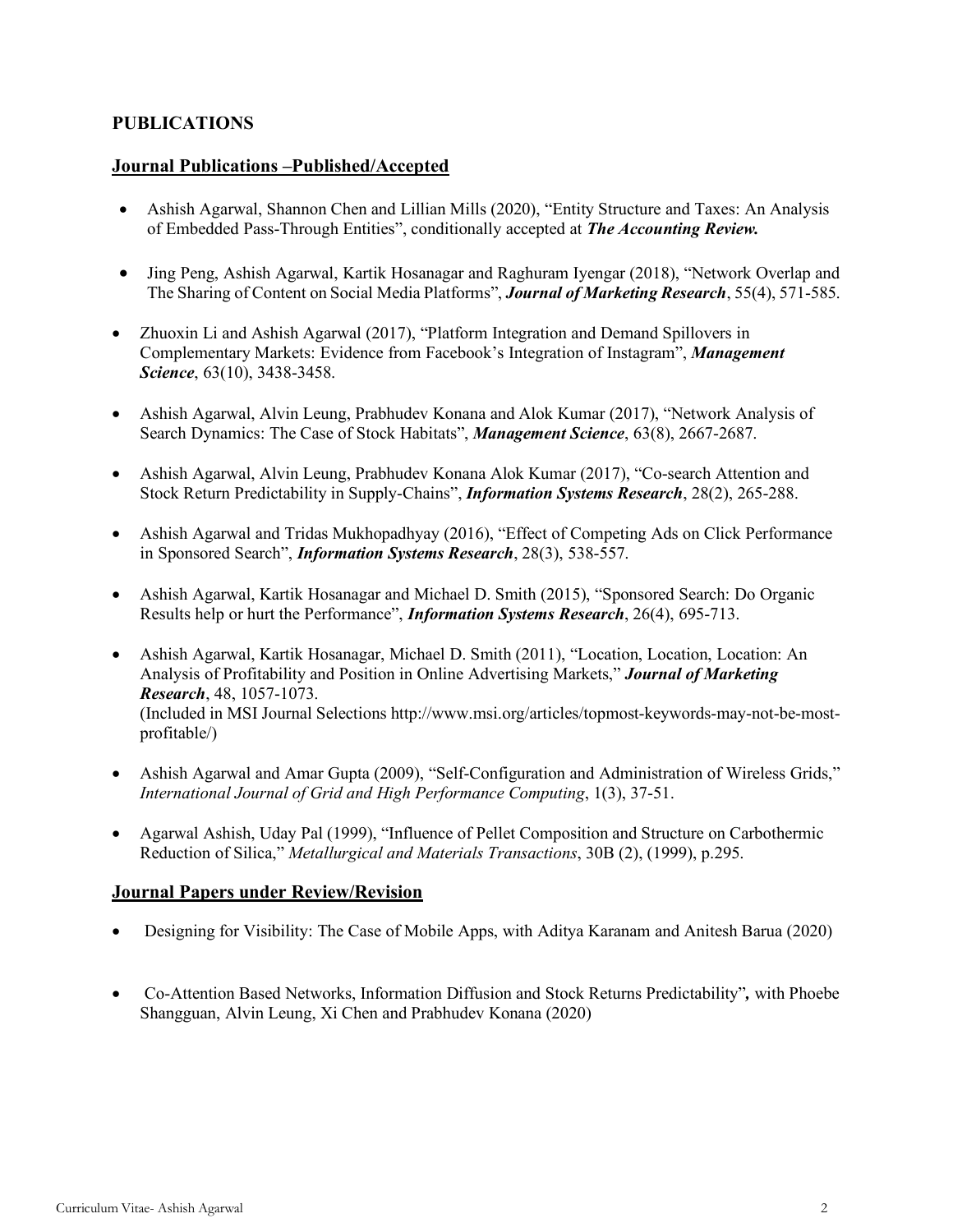- Promotional Inventory Displays: An Empirical Analysis Using IoT Data, with Zijian Zheng and Yannis Stamatopolous (2020).
- Online Word of Mouth in Social Media Advertising" with Shun-Yang Lee and Andrew Whinston (2020).
- Cross-Platform Interactions: Interplay of Content Views and Word-of-Mouth with Social Endorsements, with Qian Tang, Tingting Song, and Liangfei Qui (2020)
- Information in News Beyond Headlines and Prediction of Stock Returns with Cenying Yang, Deepayan Chakrabarthy and Prabhudev Konana (2020).

### **Working Papers/Work in Progress**

- Cryptocurrencies: Spillover Effects of Open Innovation
- Designing New App Features: Imitate, Innovate or Follow the Crowd
- Advanced Driver Assistance Systems (ADAS), Driving Behavior and Collision Accident
- Predicting New Product Performance Using Pre-Release Social Media Data
- Channel Integration: Buy Online Pickup in Store and Retailer Performance

## **Refereed Conference Proceedings**

- Vasundhara Sharma, Ashish Agarwal and Anitesh Barua (2020), "Cryptocurrencies: Spillover Effects of Open Innovation", *Conference on Information Systems and Technology*, National Harbor, November 7-8.
- Qian Tan, Tingting Song, Liangfei Qiu and Ashish Agarwal (2019), "Online Content Consumption: Social Endorsements, Observational Learning and Word-of-Mouth", *ICIS 2019 Proceedings.*
- Phoebe Shangguan, Alvin Leung, Ashish Agarwal and Prabhudev Konana (2019), "Co-Attention Based Networks, Information Diffusion and Stock Returns Predictability", *Conference on Information Systems and Technology*, Seattle, October 19-20.
- Yixuan Liu, Ashish Agarwal, Guoming Lai and Weihua Zhou (2019), "On-Demand Healthcare Platforms: Impact of Subsidized Q&A Service on Demand for Online and Offline Consultation", *Conference on Information Systems and Technology*, Seattle, October 19-20.
- Aditya Karanam, Ashish Agarwal and Anitesh Barua (2018), "Designing for Visibility and Sharing: The Case of Mobile Apps", *ICIS 2018 Proceedings*, Paper 23.
- Tracy Yang, Ashish Agarwal, Deepayan Chakrabarti and Prabhudev Konana. (2018), "Market Response to the Amount of Information in News Articles", *Conference on Information Systems and Technology*, Phoenix, November 21-22.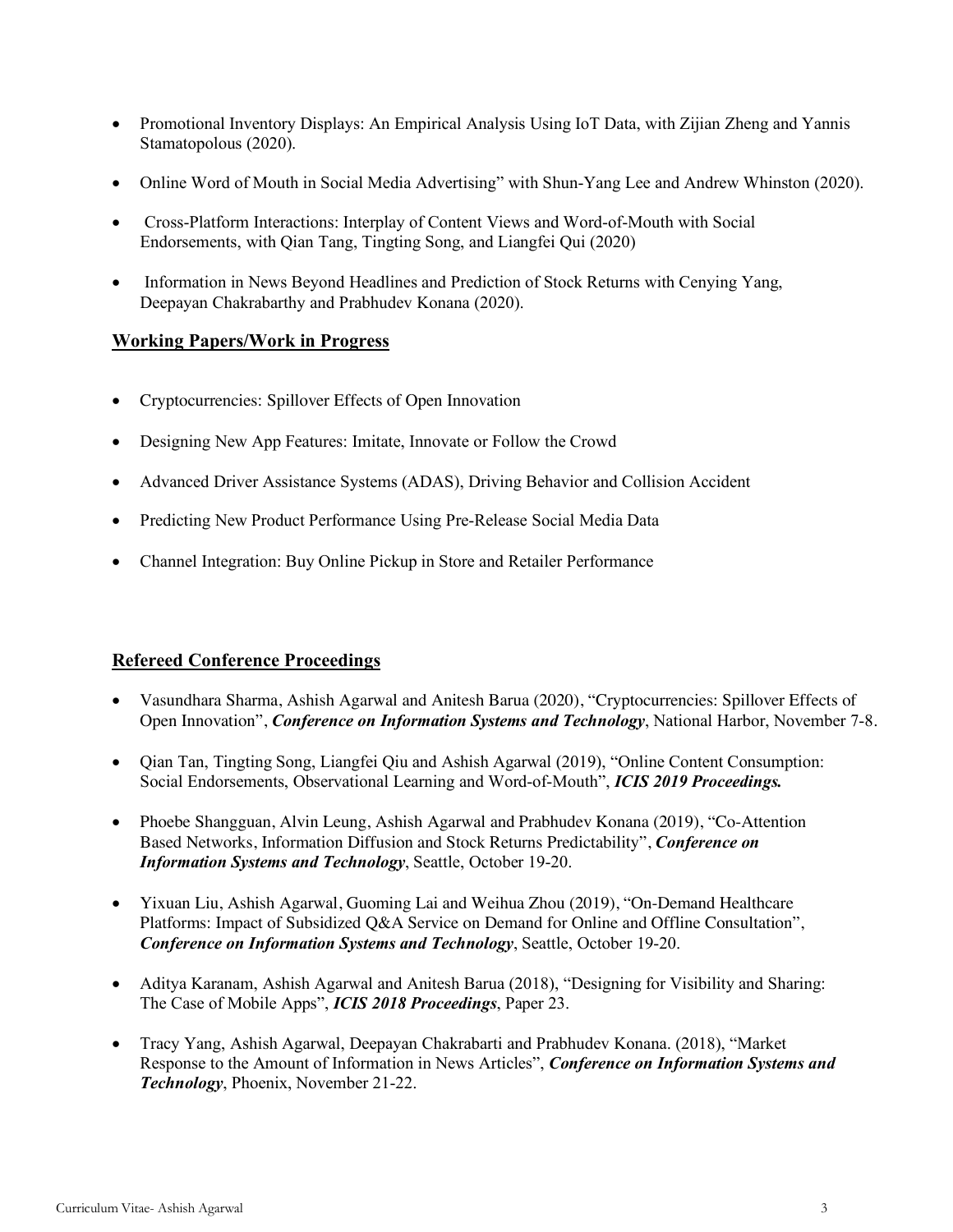- Yannis, Stamapolous, Ashish Agarwal and Jacob Zheng (2018), "Operational Execution and POP Campaign Effectiveness: Empirical Evidence from Adoption of an IoT Technology", *MSOM Conference*, Dallas, July 2-3.
- Alvin Leung, Ashish Agarwal, and Prabhudev Konana (2017), "An Empirical Study of Buy Online and Pickup in Store Option in Omnichannel Stores", *Conference on Information Systems and Technology*, Houston, October 21-22.
- Shun-Yang Lee, Ashish Agarwal and Andrew Whinston (2015) "Word of Mouth in Social Media Advertising", *Conference on Information Systems and Technology*, Philadelphia, October 31- November 1.
- Ashish Agarwal, Shannon Chen, Rahul Tikekar, Ririko Horvath and Larry May (2015) "Analysis of Flow-Through Entities Using Social Network Analysis Techniques", *SOI Tax Stats IRS TPC Research Conference*, Washington D.C., June 18.
- Jing Peng, Ashish Agarwal, Kartik Hosanagar and Raghuram Iyengar (2014) "Toward Effective Social Advertising: A Micro Level Analysis of the Impact of Network Attributes on Social Influence", *ICIS 2014 Proceedings.*
- Ashish Agarwal and Kartik Hosanagar (2014) "Social Advertising: When does it Work?" *Conference on Information Systems and Technology*, San Francisco, November 8-9. (**Best Paper Nomination**)
- Alvin Leung, Ashish Agarwal, Alok Kumar and Prabhudev Konana (2012), "Online Search: Identifying New Investment Habitats", *ICIS 2012 Proceedings*, Paper 15.
- Alvin Leung, Ashish Agarwal, Alok Kumar and Prabhudev Konana (2012), "Online Search: Identifying New Investment Habitats", *Conference on Information Systems and Technology*, Phoenix, October 13-14. (**Best Paper Nomination**)
- Zhuoxin Li, Ashish Agarwal and Steve Gilbert (2012), "Channel Competition in Online Referral Markets", *Conference on Information Systems and Technology*, Phoenix, October 13-14. (**Best Student Paper Nomination**)
- Ashish Agarwal, Alvin Leung, and Prabhudev Konana (2011), "Online Retailer vs. Click and Mortar Retailer: Who Performs Better?" *ICIS 2011 Proceedings*, Paper 11.
- Ashish Agarwal, Kartik Hosanagar, and Michael Smith (2011), "Sponsored Search: Do Organic Results help or hurt the Performance and under what conditions?"*ICIS 2011 Proceedings*, Paper 18.
- Agarwal, Ashish, Tridas Mukhopadhyay (2010), "Sponsored Search: Search Characteristics, Advertisers' Bids & Performance," *Conference on Information Systems and Technology*, Austin, November 5-6.

## **Conference Presentations**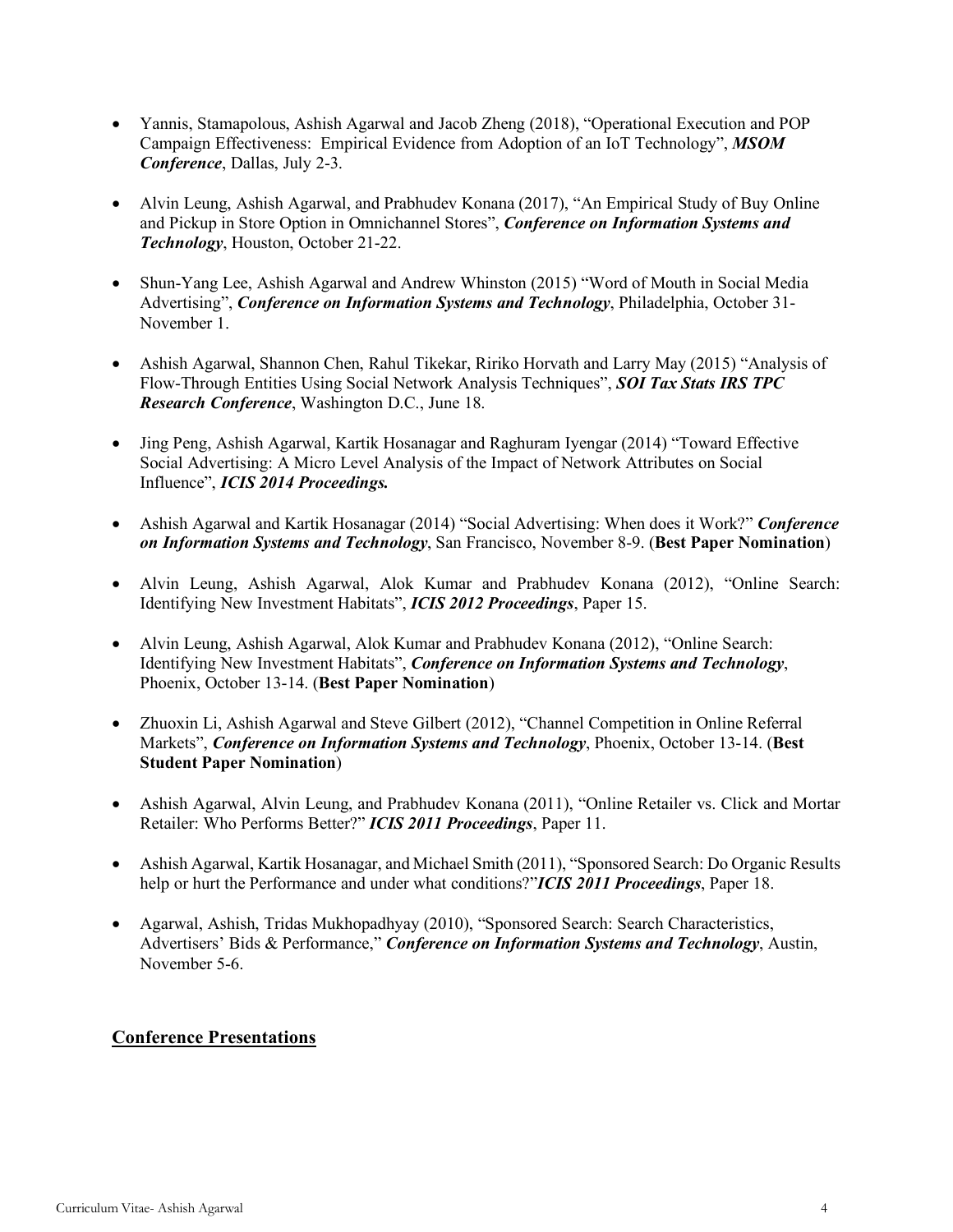- Aditya Karanam, Ashish Agarwal and Anitesh Barua. 2020. Designing New App Features: Imitate, Innovate or Follow the Crowd. Sixteenth Symposium on Statistical Challenges in eCommerce Research Symposium (SCECR'20), Spain, June 18-19.
- Qian Tan, Tingting Song, Liangfei Qiu and Ashish Agarwal. 2020. Online Content Consumption: Social Endorsement, Content Popularity and Word-of-Mouth. Sixteenth Symposium on Statistical Challenges in eCommerce Research Symposium (SCECR'20), Spain, June 18-19.
- Cenying Yang, Ashish Agarwal and Prabhudev Konana. 2020. Advanced Driver Assistance Systems (ADAS), Driving Behavior and Collision Accident. Sixteenth Symposium on Statistical Challenges in eCommerce Research Symposium (SCECR'20), Spain, June 18-19.
- Vasundhara Sharma, Ashish Agarwal and Anitesh Barua. 2019. Cryptocurrency Innovations and Returns. Workshop in Information Systems Economics, Munich, December 19-20.
- Cenying Yang, Ashish Agarwal, Deepayan Chakrabarti and Prabhudev Konana. 2018. Consumption of News Information and Stock Returns. Workshop in Information Systems Economics, San Francisco, December 16-18.
- Tracy Yang, Ashish Agarwal, Deepayan Chakrabarti and Prabhudev Konana. 2017. Market Response to the Amount of Information in News Articles. Workshop in Information Systems Economics, Seoul, December 13-15
- Aditya Karanam, Ashish Agarwal and Anitesh Barua. 2017. Mobile App Ecosystem: Social Features and Performance. Workshop in Information Systems Economics, Seoul, December 13-15.
- Shun-Yang Lee, Ashish Agarwal and Andrew Whinston. 2017. The Adverse Effect of "Likes" and Friends' "Likes" on Facebook Ads. Conference on Digital Experimentation MIT, Boston, October 27-28.
- Shun-Yang Lee, Ashish Agarwal and Andrew Whinston. 2015. Word of Mouth in Social Media Advertising. Workshop in Information Systems Economics, Dallas, December 11-13.
- Jing Peng, Ashish Agarwal, Kartik Hosanagar and Raghuram Iyengar. 2015. Towards Effective Information Diffusion on Social Media Platforms: A Dyadic Analysis of Network Embeddedness. Workshop in Information Systems Economics, Dallas, December 11-13. (**Best Student Paper Nomination**)
- Zhuoxin Li, Ashish Agarwal. 2014. Impact of Platform Integration on the Consumer Demand in Complementary Markets: Evidence from Facebook's Integration of Instagram. Workshop in Information Systems Economics, Auckland, New Zealand, December 17-19.
- Zhuoxin Li, Ashish Agarwal. 2014. Impact of Platform Integration on the Consumer Demand in Complementary Markets: Evidence from Facebook's Integration of Instagram. The Tenth Symposium on Statistical Challenges in Electronic Commerce Research, Tel Aviv, Israel, June 12-13.
- Alvin Leung, Ashish Agarwal and Prabhudev Konana. 2013. Co-Searching and Stock Cross-Predictability. Workshop in Information Systems Economics, Milan, Italy, December 19-20.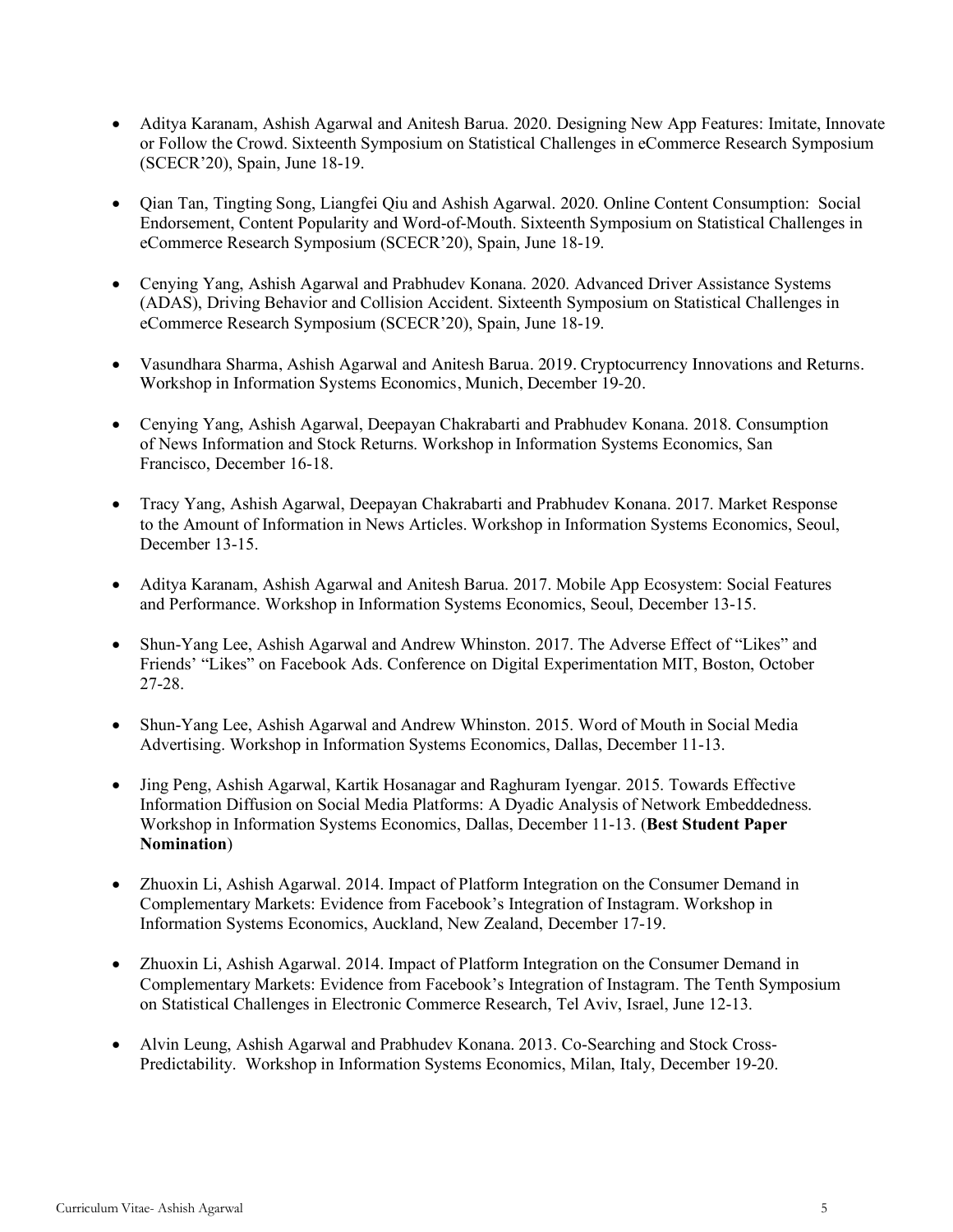- Jing Peng, Kartik Hosanagar, Ashish Agarwal and Raghuram Iyengar. 2013. Toward Effective Social Advertising: A Micro Level Analysis of the Impact of Network Attributes on Social Influence. The Ninth Symposium on Statistical Challenges in Electronic Commerce Research, Lisbon, Portugal, June 27-28.
- Alvin Leung, Ashish Agarwal, Alok Kumar and Prabhudev Konana. 2013. Online Search: Identifying New Investment Habitats. International Symposium of Information Systems, Goa, India, January 5-6.
- Ashish Agarwal and Kartik Hosanagar. 2012. Social Advertising: Does Social Influence Work? Workshop in Information Systems Economics, Orlando, December 15-16.
- Zhuoxin Li, Ashish Agarwal. 2011. Manufacturer Encroachment in Direct Sales. Workshop in Information Systems Economics, Shanghai, China, December 7-9
- Agarwal, Ashish, Kartik Hosanagar, Michael D. Smith. 2010. Sponsored Search: Do Organic Results help or hurt the Performance and under what conditions? Workshop in Information Systems Economics, St. Louis, December 11-12.
- Leung, Alvin, Ashish Agarwal, Prabhudev Konana. 2010. Online Channel: A means to higher market valuation? Workshop in Information Systems Economics, St. Louis, December 11-12.
- Agarwal, Ashish, Tridas Mukhopadhyay. 2010. Sponsored Search: Search Characteristics, Advertisers' Bids & Performance. The Sixth Symposium on Statistical Challenges in Electronic Commerce Research, Austin, June 5-6.
- Agarwal, Ashish, Tridas Mukhopadhyay. 2009. Sponsored Search Advertising: Empirical Analysis of Search and Advertisers' Bidding Characteristics. Workshop in Information Systems Economics, Phoenix, December 14-15.
- Montgomery, Alan, Ashish Agarwal. 2009. User Profiling using Web Browsing Data. Marketing Meets Data mining Conference, Austin, August 22-23.
- Montgomery, Alan, Ashish Agarwal. 2009. User Profiling using Web Browsing Data. INFORMS Marketing Science Conference, Ann Arbor, Michigan, USA, June 4-6.
- Agarwal, Ashish, Pei-yu Chen, Tridas Mukhopadhyay. 2008. Beyond Plug & Play: Alliances in the Software Industry. Workshop in Information Systems Economics, Paris, December 13-14.
- Agarwal, Ashish, Kartik Hosanagar, Michael D. Smith. 2008. Location, Location, Location: An Analysis of Profitability and Position in Online Advertising Markets. INFORMS Marketing Science Conference, Vancouver, British Columbia, Canada, June 12-14.
- Agarwal, Ashish, Kartik Hosanagar, Michael D. Smith. 2008. Location, Location, Location: An Analysis of Profitability and Position in Online Advertising Markets. Fourth Symposium on Statistical Challenges in eCommerce Research Symposium (SCECR'08), New York, May 18-19.
- Agarwal, Ashish, Kartik Hosanagar, Michael D. Smith. 2007. Location, Location, Location: An Analysis of Profitability and Position in Online Advertising Markets. Workshop in Information Systems Economics, Montreal, December 8-9.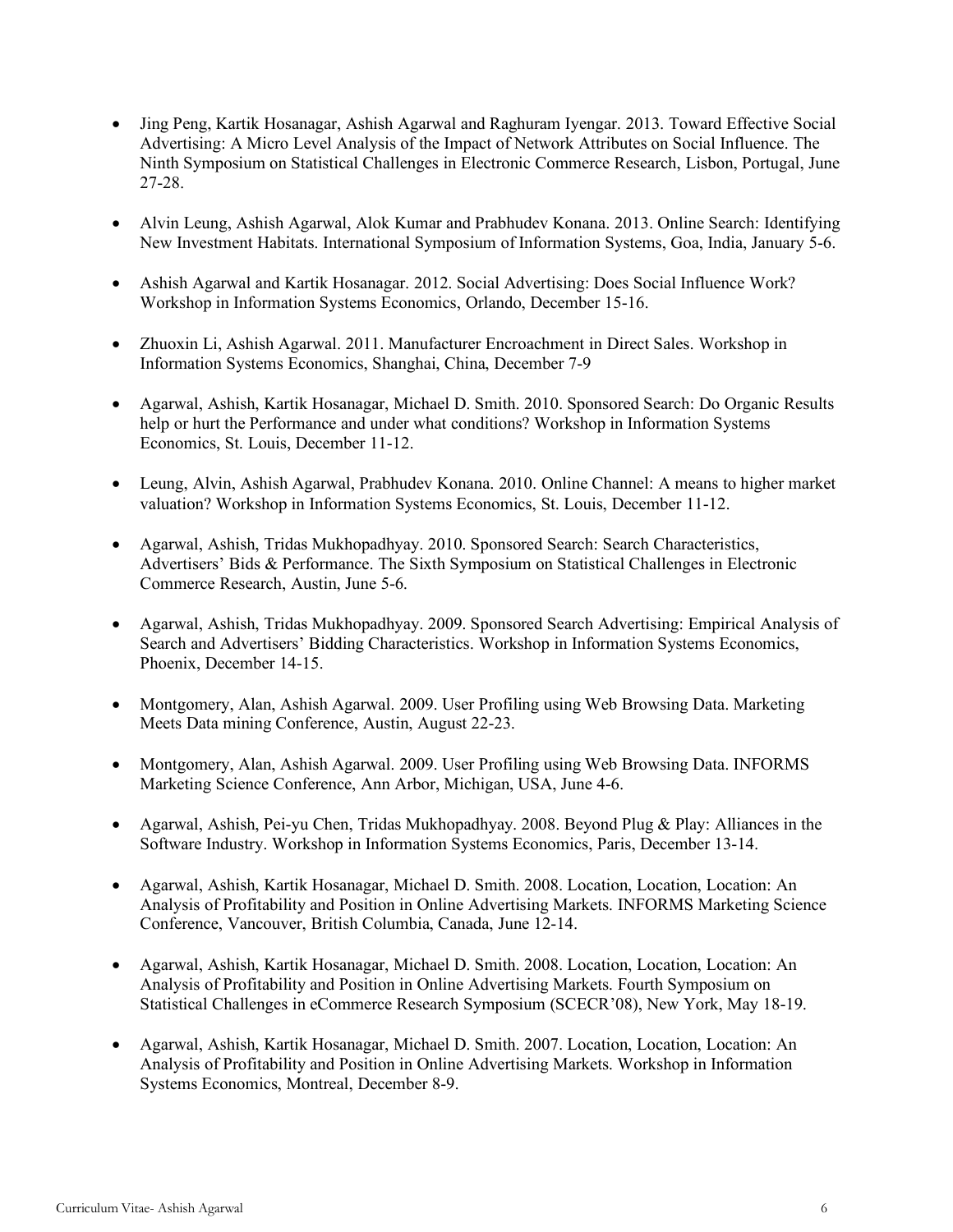- Agarwal, Ashish, Pei-yu Chen, Tridas Mukhopadhyay. 2007. Software Customization: How Much and When? POMS Conference, Dallas, May 4-7.
- Agarwal, Ashish, Pei-yu Chen, Tridas Mukhopadhyay. 2005. Compatibility and Pricing in the Market for Complements. Workshop in Information Systems Economics, Irvine, December 10-11.

## **INVITED TALKS AND PRESENTATIONS**

- *Entity Structure and Taxes: An Analysis of Embedded Pass-Through Entities* Internal Revenue Service (2020)
- *Designing for Visibility: The Case of Mobile Apps* Indiana University (2020) Carnegie Mellon University (2019) Georgia State University (2019) Boston University (2019) University of Florida (2019)
- *Word of Mouth in Social Media Advertising* HEC Paris (2018) Scheller College of Business, Georgia Tech (2018) Goizueta Business School, Emory University (2017) Eli Broad College of Business, Michigan State University (2017) Stern School of Business, New York University (2016)
- *Co-search Attention and Stock Return Predictability in Supply-Chains*

Krannet School of Management, Purdue University (2016) Simon School of Business, University of Rochester (2015)

• *Impact of Platform Integration on the Consumer Demand in Complementary Markets: Evidence from Facebook's Integration of Instagram* 

 Foster School of Business, University of Washington (2014) MISRC Workshop, Carlson School of Business, University of Minnesota (2014) Structural Modeling Applications for Research on Technology Workshop, Carnegie Mellon University, Pittsburgh (2014)

- Social Advertising: Does Social Influence Work? (2013) Fifth Annual Conference on Internet Search and Innovation, Northwestern Law School, Chicago
- Sponsored Search: Search Characteristics, Advertiser Quality & Click Performance (2012) Fourth Annual Conference on Internet Search and Innovation, Northwestern Law School, Chicago
- Pure-Play Online Retailer vs. Click and Mortar Retailer: The Value of Different Customer Engagement Models (2011), Informs Annual Meeting, Charlotte
- Compatibility & Pricing: Interaction between platform and application (2011)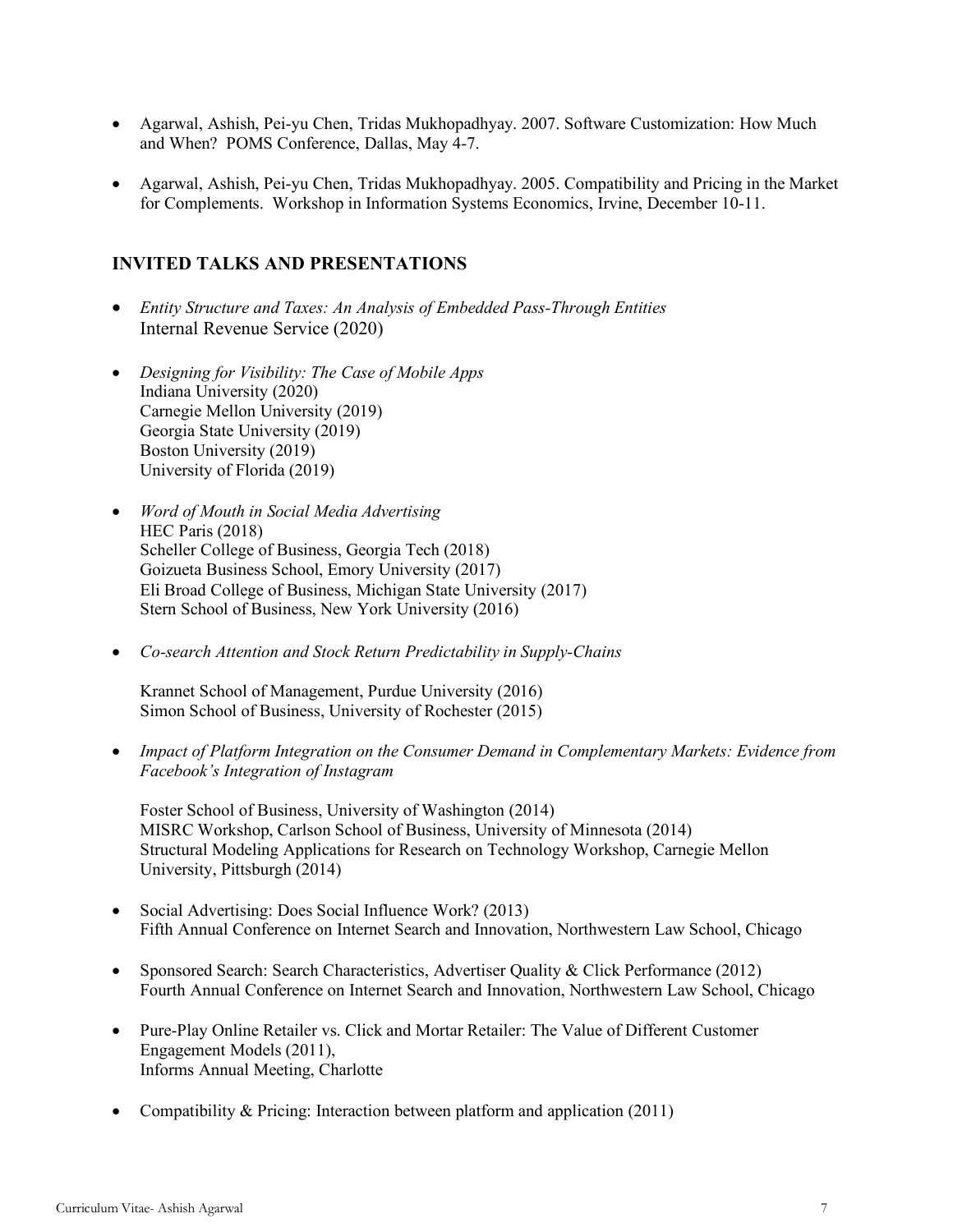Informs Annual Meeting, Charlotte

- Economics of Interaction Utility: Compatibility Beyond Plug & Play (2010) Informs Annual Meeting, Austin
- Sponsored Search: Search Characteristics, Advertisers' Bids & Performance (2010) Texas Tech University
- Location, Location, Location: An Analysis of Profitability and Position in Online Advertising Markets (2009) Harvard Business School University of Texas at Austin University of Texas at Dallas University of Utah University of Illinois at Urbana Champaign

## **RESEARCH GRANTS**

- General Motors Research Grant, 2019-2021 (\$41,000)
- Research Grant for Blockchain Research, McCombs School of Business, 2019-2020 (\$15,000)
- Research Excellence Grant, McCombs School of Business, 2019-2020 (\$12,000)
- Research Excellence Grant, McCombs School of Business, 2016-2017 (\$15,000)
- Research Excellence Grant, McCombs School of Business, 2015-2016 (\$6,000)
- IRS Research Grant 2014-2015 (\$20,000)

## **DOCTORAL STUDENT SUPERVISION**

- Shun-Yang Lee, Graduated in 2016, UT Austin (Co-Advisor) (University of Connecticut)
- Zhuoxin Li, Graduated in 2015, UT Austin (Co-Advisor) (Boston College) **(Best Dissertation Award)**
- Alvin Leung, Graduated in 2014, UT Austin (Co-Advisor) (City University of Hong Kong)
- Xiaofan Li, Graduated in 2020, UT Austin, (Doctoral Thesis Committee) (Singapore Management University)
- Yanzhen Chen, Graduated in 2017, UT Austin (Doctoral Thesis Committee) (HKUST)
- Samuel Blake, Graduated in 2017, UT Austin (Doctoral Thesis Committee) (DARPA)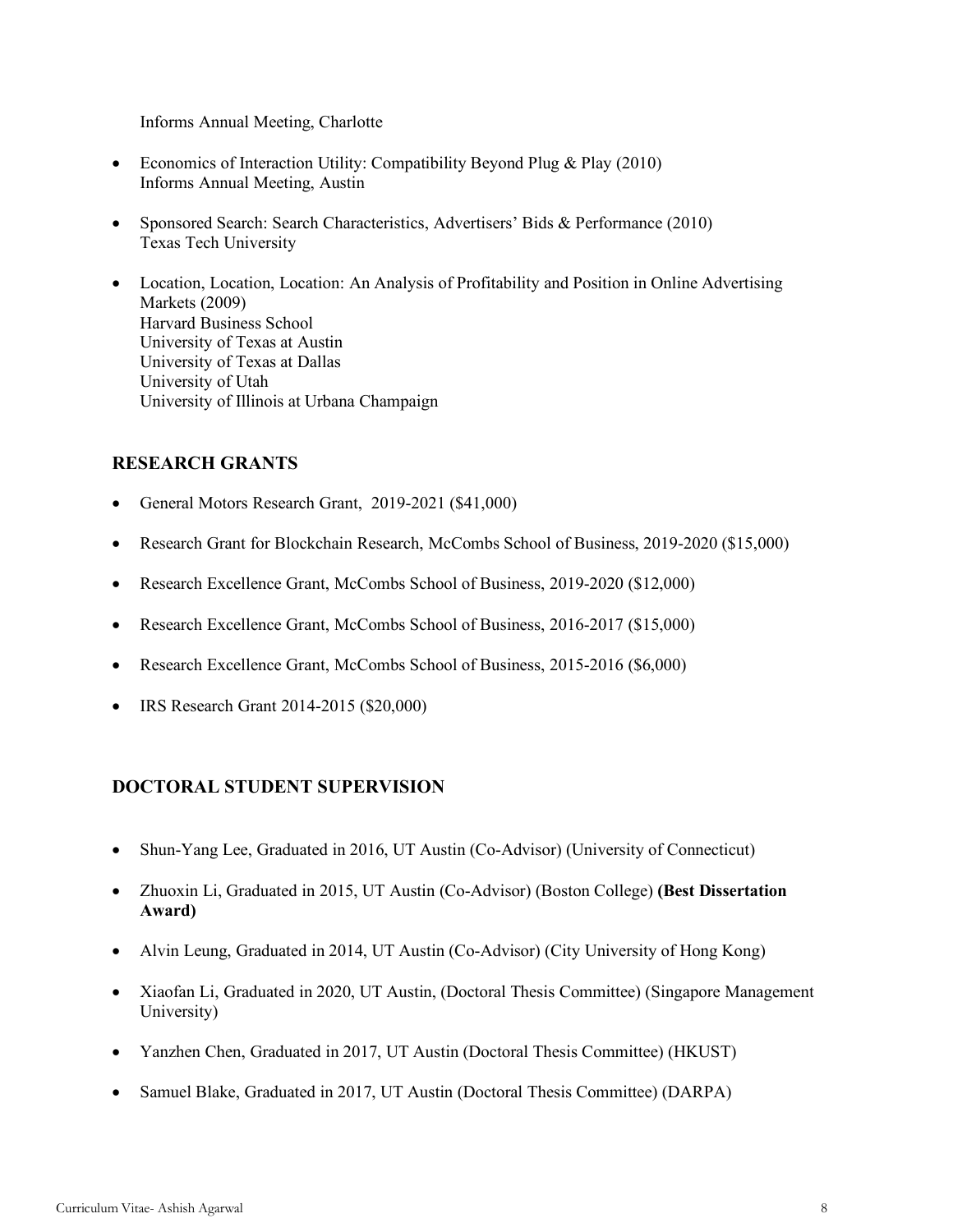• Qian Tang, Graduated in 2013, UT Austin (Doctoral Thesis Committee) (Singapore Management University)

### **SERVICE**

#### **Academic Service**

- **Associate Editor**: Management Science, 2017-
- **Associate Editor**: Service Science, 2019-
- **Senior Editor (Guest)**: POMS, 2018-
- **Associate Editor (Guest)**: Information Systems Research, 2016-2020
- **Associate Editor**: Decision Support Systems, 2013-2016
- **Associate Editor:** International Conference on Information Systems (ICIS): 2011, 2012, 2013, 2014, 2016, 2017, 2018,2020
- **Co-Chair**: Conference on Information Systems and Technology (CIST), Houston, October 2017
- **Track Chair:** International Conference on Information Systems (ICIS): 2019
- **Program Committee**: Conference on Information Systems and Technology (CIST): 2011, 2012, 2013, 2014, 2015, 2016, 2018,2019,2020; ACM Conference on Electronic Commerce, 2012
- **Session Chair**: Informs Annual Meeting, Charlotte, 2011, Conference on Information Systems and Technology (CIST), Charlotte, 2011, WISE 2012, Informs Marketing Science Conference 2014
- **Co-Chair**: Sixth Symposium on Statistical Challenges in Electronic Commerce Research, Austin, June 2010
- **Coordinator**: Information Management Seminar Series at McCombs School of Business, 2010-11, 2015-2017
- **Reviewer**: Information Systems Research, Marketing Science, ICIS, WISE, ACM Conference on Electronic Commerce, CIST, Production and Operations Management, Management Science, Marketing Letters, Journal of Interactive Marketing

#### **University Service**

• IM PhD Committee, 2020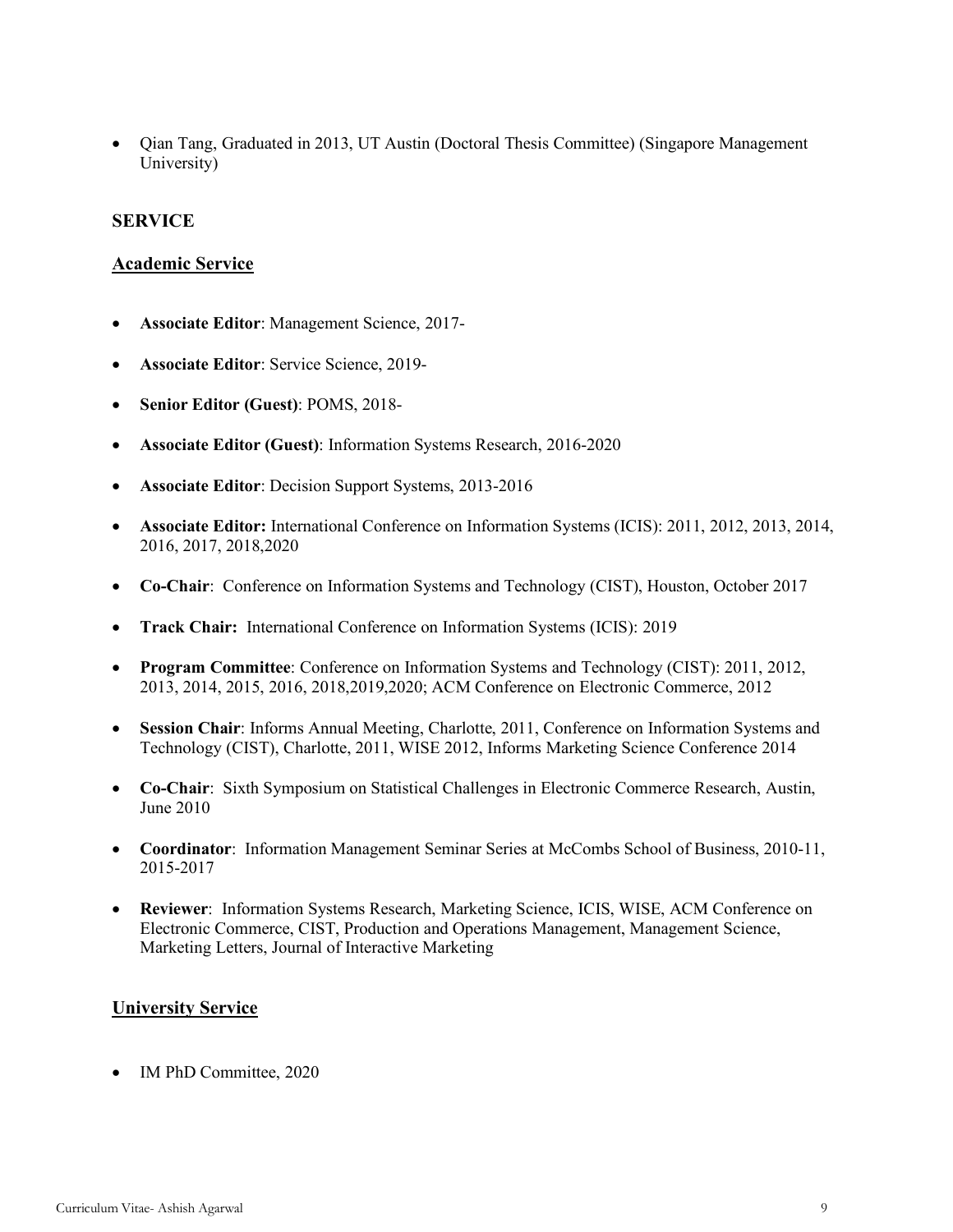- Member of the Faculty Promotions Committee, 2019
- MSITM Admissions Committee, 2017 -
- Member of the Department Executive Committee, 2018-2020
- PhD Student Recruitment Committee, 2010-
- Faculty hiring committee, IM group, 2011-2012, 2018-2019
- Member of sixth year post tenure review committee: 2013,2015,2018
- Research Databased Committee, 2013-2014
- Member of Non-Tenure Track Faculty Third Year Review Committee, 2014, 2016, 2017
- Member of Non-Tenure Track Faculty First Year Review Committee, 2016
- Member of Non-Tenure Track Faculty Sixth Year Review Committee, 2016
- BHP Committee, 2017-2018
- Analytics Curriculum Committee, 2017-2018.

## **TEACHING**

- MIS301H: Introduction to Information Technology Management: UG Honors Core, 2012-2019
- MIS373: IT for Supply Chains: UG Elective, 2012-2017
- MIS 284N: Emerging Technologies and Business Innovations: MSITM, 2019-
- BA 380C: Strategies for Networked Economy: HMBA, 2018-2020
- MIS301: Introduction to Information Technology Management: UG Core, 2010-2011
- Supply Chain Sales & Operations Planning & Logistics: Executive Education: 2013,2015,2016, 2017

## **MEDIA MENTIONS**

https://medium.com/texas-mccombs/tagged/instagram

http://www.texasenterprise.utexas.edu/2016/08/01/research-brief/advertisers-don-t-ignore-your-unpaid-competition

http://www.texasenterprise.utexas.edu/2015/07/20/research-brief/can-search-engines-help-investors-beatmarket

http://www.mckinsey.com/insights/marketing\_sales/measuring\_the\_value\_of\_search